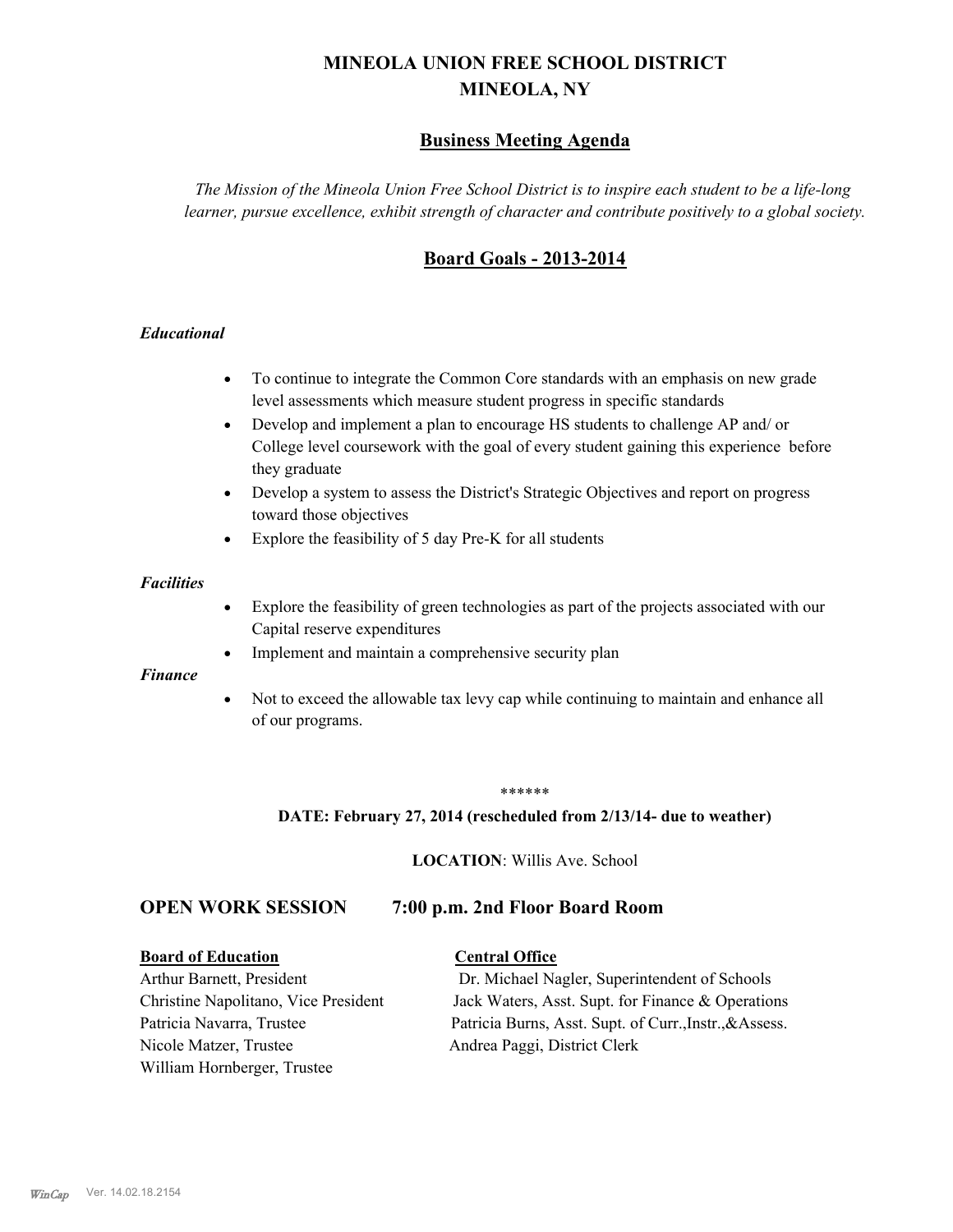**A. Call to Order B. Pledge of Allegiance C. Reading of Mission D. Moment of Silent Meditation**

**E. Dais & Visitor Introductions**

**F. High School Student Organization Report**

**G. BOE Reports**

**a. Comments from Board Trustees**

**b. Comments from Board President**

**c. Comments from Superintendent**

**H. Old Business**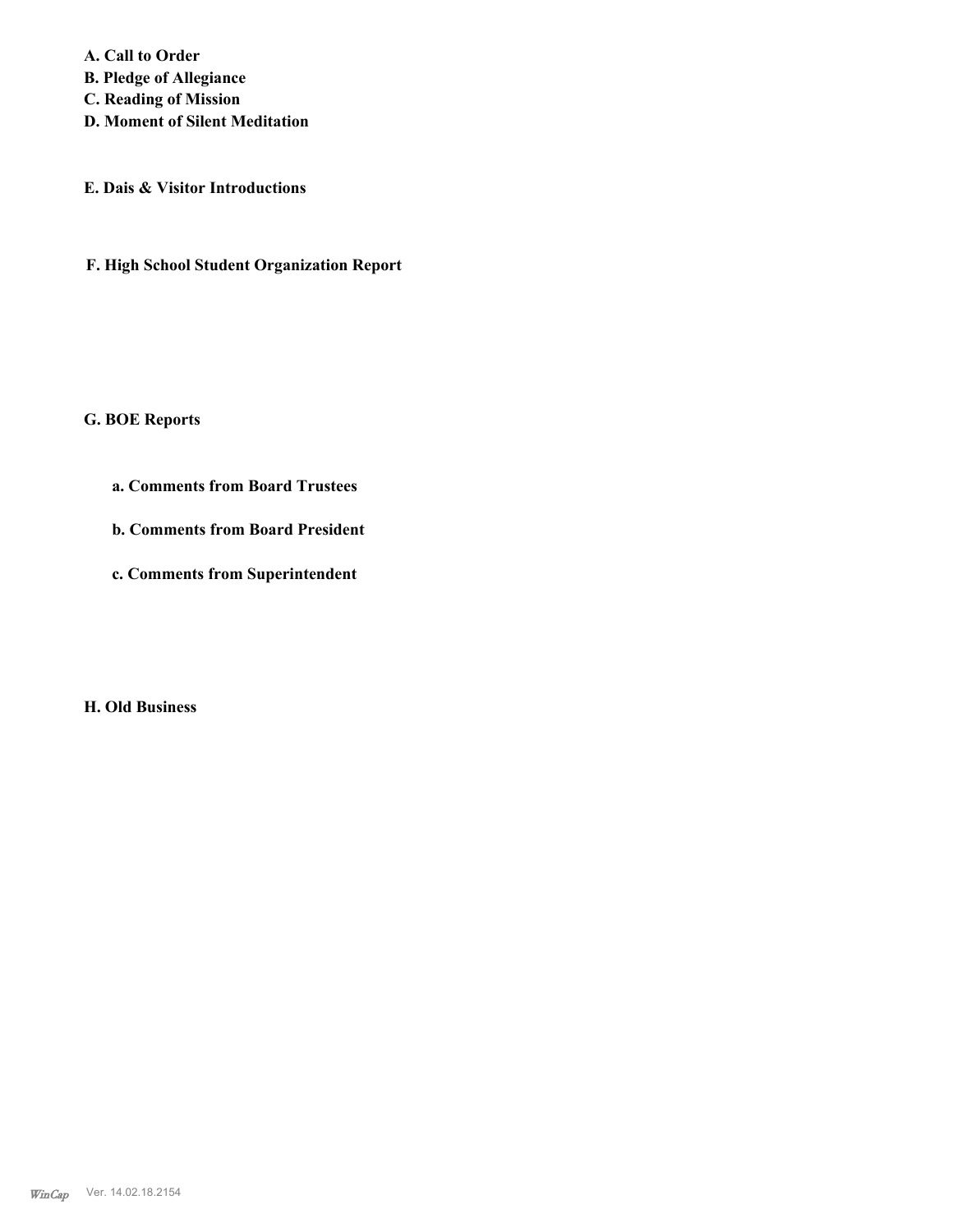#### **I. New Business**

#### **Annual Election and Budget Vote - May 20, 2014**

**RESOLUTION # 40 - BE IT RESOLVED** that the Board of Education of the Mineola Union Free School District approves of the following information regarding the Annual Election and Budget Vote scheduled for May 20, 2014:

- (a) The District's Annual Election will be held on **Tuesday**, **May 20, 2014**.
- (b) The District Clerk be authorized to make all necessary arrangements for the registration of qualified voters and for the conduct of the District's Annual Election to be held on **Tuesday**, **May 20, 2014**, including the rental and delivery of voting machines and the publication of the necessary notices of public budget hearing, and of said registration, as required by law, in the **Mineola American and Williston Times.**
- (c) The polls on the date of the Annual Election will be open for the period from 6:00 a.m. to 9:00 p.m., both inclusive.
- (d) The polls for voting purposes at these locations will be designated as (1) Jackson Avenue School; and (2) Meadow Drive School.
- (e) Each of the Inspectors of Election and Registrars designated by the Board of Education serve for such Annual Election and be compensated in the sum of **\$10.00** per hour for their services.
- (f) The President of the Board of Education will be designated as Chairperson, calling the election to order.
- (g) The form and content of the notice of the Public Budget Hearing and of the registration of voters and the annual election including the dates, times and places thereof as set forth in such notices, all as prepared by the District Clerk and annexed hereto, be approved.
- (h) Dr. Nagler and Mrs. Paggi are designated as Poll Clerks to canvass "affidavit ballots" to meet at the Superintendent's Office on **Wednesday**, **May 21, 2014**, at 3:00 p.m. for such purpose.
- (i) The Budget Hearing will take place on **Thursday, May 8, 2014** at 7:00 p.m., at the Willis Avenue School, with regard to the special meeting.
- (j) A special evening registration of voters shall take place on **Tuesday**, **May 6, 2014**, from 4:00 p.m. to 8:00 p.m. at the Willis Avenue School, located at 121 Jackson Avenue, Mineola, NY 11501.

| No: |  |
|-----|--|
|     |  |
|     |  |
|     |  |
|     |  |
|     |  |

**Passed: \_\_\_\_\_\_\_\_\_\_\_\_\_**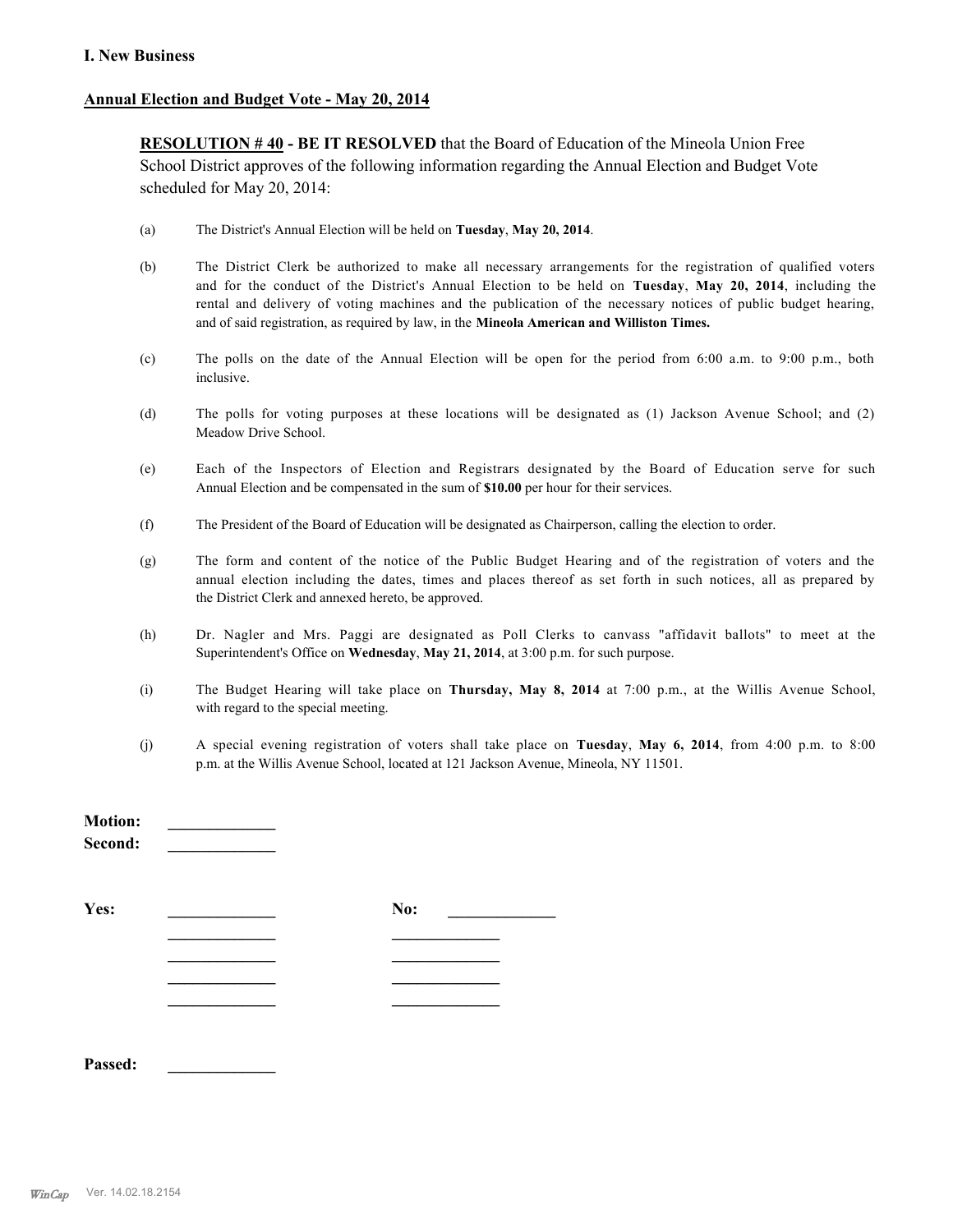#### **Awarding of Bid- Kitchen Alterations and Renovations at Jackson Avenue School**

**RESOLUTION # 41- BE IT RESOLVED** that the Board of Education of the Mineola Union Free School District approves the award of Contract "G": General Construction, Environmental Abatement, Heating, Ventilation, Plumbing and Electrical Work- Project (SED No. 28-04-10-03-0-004-020) bid opened January 27, 2014 to the lowest responsible bidder meeting specifications, FML Contracting, Inc., for a total contract price of \$329,800.00, which includes alternate bid items G2 and G3, which is the replacement of two interior doors.

| <b>Motion:</b><br>Second: |     |  |
|---------------------------|-----|--|
| Yes:                      | No: |  |
|                           |     |  |
|                           |     |  |
|                           |     |  |
|                           |     |  |
|                           |     |  |
| Passed:                   |     |  |

#### **Disbanding of Financial Planning Committee**

**RESOLUTION # 42- BE IT RESOLVED** that the Board of Education of the Mineola Union Free School District approves the disbanding of the Financial Planning Committee, with appreciation for their service.

| <b>Motion:</b><br>Second: |     |  |
|---------------------------|-----|--|
| Yes:                      | No: |  |
|                           |     |  |
|                           |     |  |
|                           |     |  |
| Passed:                   |     |  |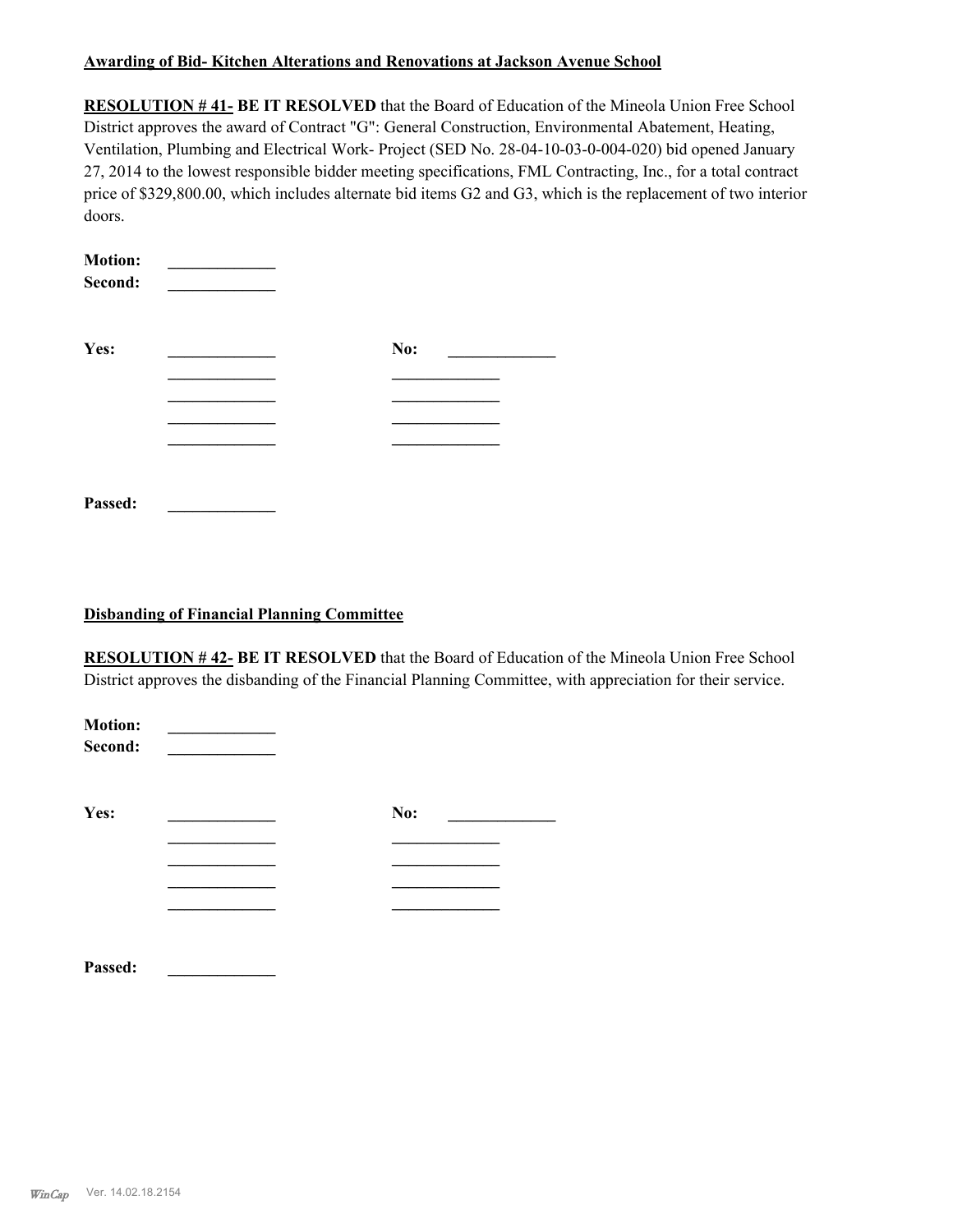#### **J. Consensus Agenda**

**RESOLUTION # 43 -BE IT RESOLVED** that the Board of Education approves the consensus agenda items J.1.a. through J.6.d., as presented.

| <b>Motion:</b><br>Second: |     |
|---------------------------|-----|
| Yes:                      | No: |
|                           |     |
|                           |     |
|                           |     |
| Passed:                   |     |

#### 1. **Accepting of Minutes**

That the Board of Education accepts the minutes of the January 16, 2014 Workshop Meeting as presented. a.

### 2. **Instruction**

- a. Leave(s) of Absence/Child Rearing
- That the Board of Education grants a request to Krista O'Donnell, for an unpaid Leave of Absence, for child-rearing purposes, starting approximately April 1, 2014 to June 30, 2014. 1.

#### Appointment(S) Sub Teacher per diem b.

The Board of Education accepts the following individual(s) as Per Diem Substitute Teacher(s) for the current school year, at a daily rate of \$100.00 per day; and retirees at a daily rate of \$125.00 per day.:

| EMPLOYEE NAME | <b>EMPLOYEE CERTIFICATION</b>      |
|---------------|------------------------------------|
| Briana Sloper | SWD $(1-6)$ , Childhood Ed $(1-6)$ |

#### 3. **Instruction: Committee on Special Education**

a. That the Board of Education approves the CSE/CPSE/SCSE recommendations for programs and services for students with IEPs for the time period from 11/1/13- 12/31/13. Please be advised that all of the parents have received the student's IEP and a copy of their DUE process rights.

#### 4. **Instruction: Contracted**

a. That the Board of Education accepts the Special Education Services Contract between Westbury UFSD and the Mineola UFSD for the 2013- 2014 school year.

b. That the Board of Education accepts the Special Education Services Contract for a Parentally Placed student between Westbury UFSD and the Mineola UFSD for the 2013- 2014 school year.

c. That the Board of Education accepts the Special Education Services Contract for a Parentally Placed student between Manhasset UFSD and the Mineola UFSD for the 2013- 2014 school year.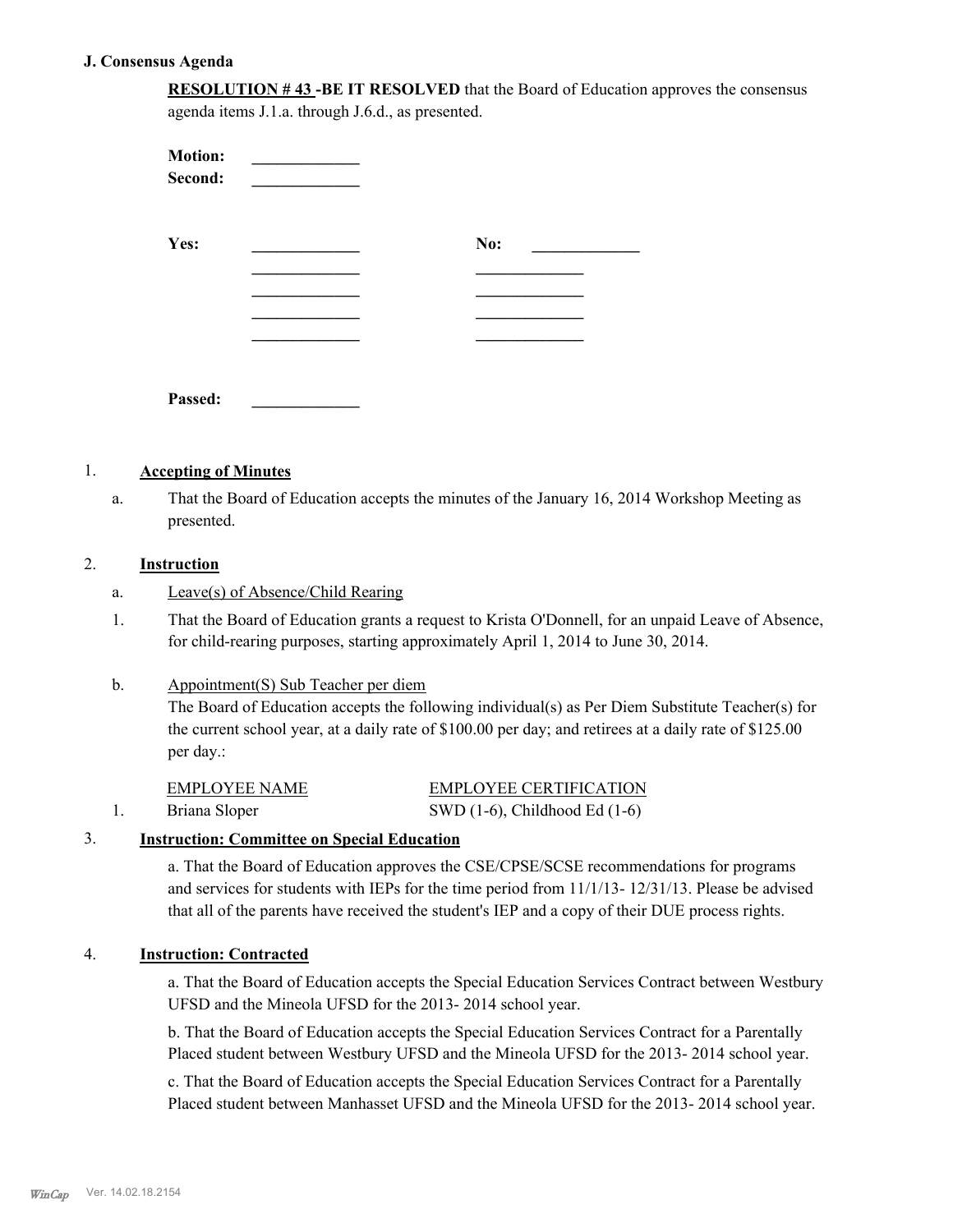d. That the Board of Education accepts the Special Education Services Contract for a Parentally Placed student between East Williston UFSD and the Mineola UFSD for the 2013- 2014 school year.

### 5. **Civil Service**

- a. Resignation(s)
- That the Board of Education accept the resignation of Qian Xia, temporary Account Clerk in the Business Office, effective February 10, 2014. 1.
- b. Appointments
- That the Board of Education approve the appointment of Susan Fernandez, to the position of part time Teacher Aide/Lunch Monitor at Meadow Drive School, effective February 4, 2014. Salary is \$13.74 per hour on Step 1. 1.
- That the Board of Education approve the appointment of Maria Cunha, to the position of part time Teacher/Lunch Aide effective February 4, 2014. Salary is \$13.74 on Step 1. 2.
- That the Board of Education approve the appointment of Suzanne Aragona, to the position of part time Teacher/Lunch Aide, effective February 6, 2014. Salary is \$13.74 per hour on Step 1. 3.
- That the Board of Education approve the appointment of Matthew Diaz to the position of Student Worker at the High School, effective March 3, 2014. Salary is \$8.00 per hour. 4.
- That the Board of Education approves the following positions for the summer of 2014 for the Mineola High School, effective July 1, 2014 through August 30, 2014: 5.

1 - Clerical: Main Office- Assist with the opening & closing of School; ordering supplies and assisting with Mineola East.

1- Clerical: Guidance Office- Update student files, reorganize incoming 8th grader files, removal of graduate files, assist with scheduling and prepare schedules for Mineola East.

1 - Student Worker: Textbooks/Main Office- Barcode new books, organize the bookroom, unpack new supplies, distribute Parochial school books, assist with Mineola East.

3 - Summer Workers: Mineola EAST- Three half days (9:00am- 1:00pm) & two evenings (5:00pm- 8:30pm) to assist with Mineola East, one week Prior to school openning.

- That the Board of Education approve the appointment of Suzette Sinert to the position of part time Teacher Aide Sub, effective February 24, 2014. Salary is \$13.74 per hour. 6.
- That the Board of Education approve the appointment of Evangeline Billiris to the position of part time Teacher/Lunch Aide at Meadow Drive School, effective March 3, 2014. Salary will be \$13.74 on Step 1. 7.
- c. Leave Replacement
- That the Board of Education appoint Anna Spatola to the Greeter/Monitor position at Meadow Drive as a Leave Replacement for Cindy Velez who is a Leave Replacement for a full time teacher aide on a Leave of Absence until June 30, 2014. This is effective February 4, 2014. Salary is \$12.79 on Step 6. 1.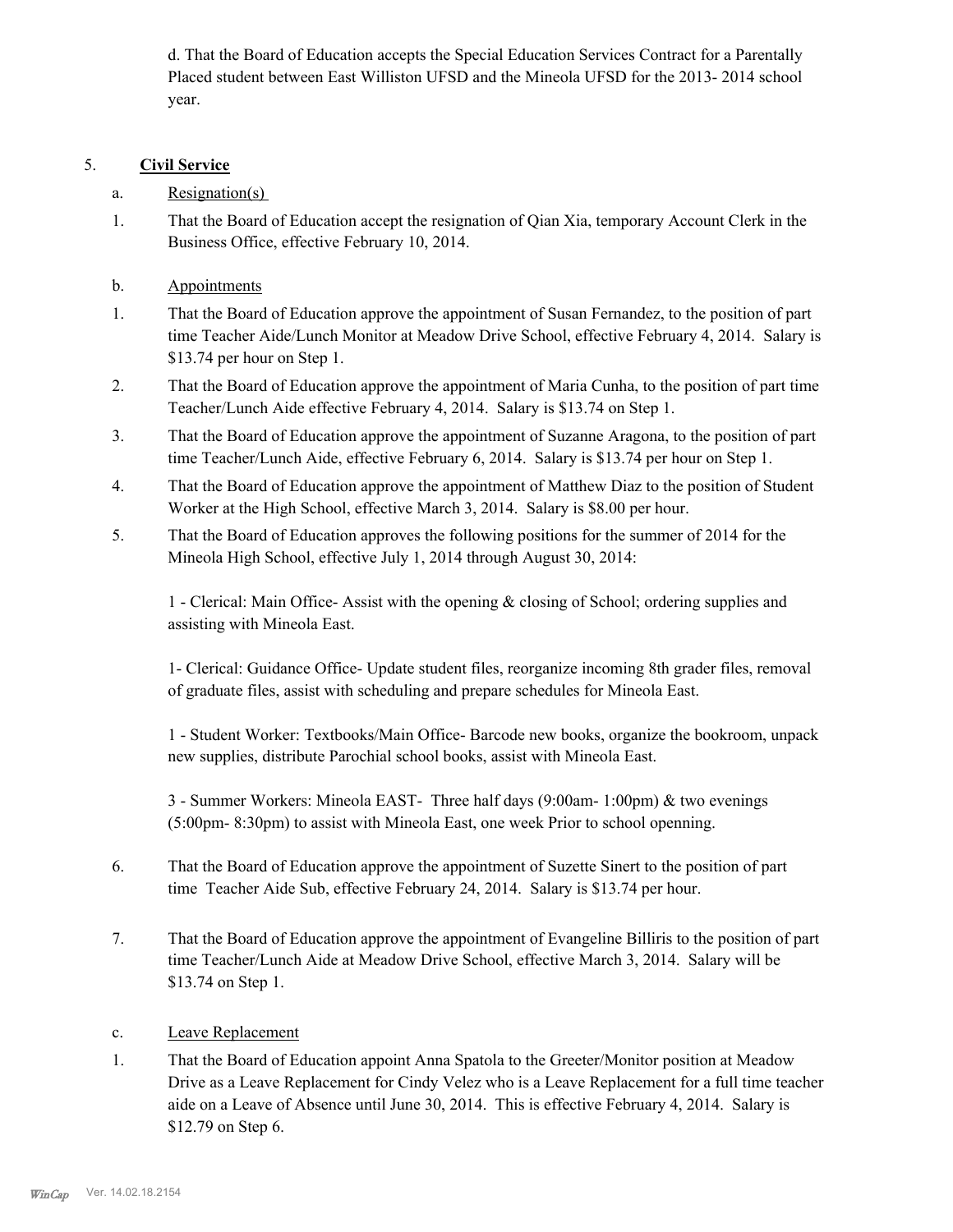## 6. **Business /Finance**

### a. **Treasurer's Report**

That the Board of Education accepts the Treasurer's report for the period ending December 31, 2013 and directs that it be placed on file.

#### b. **Approval of Invoices and Payroll**

That the Board of Education accepts the Invoices and Payroll for the period ending January 31, 2014

| General Warrant #13     | January 15, 2014 | CK# 71520-71654<br>\$1,193,309.60 |
|-------------------------|------------------|-----------------------------------|
|                         | Checks<br>EFT    | \$1,662,354.12                    |
| General Warrant $\#$ 14 | January 29, 2014 | CK# 71655-71759<br>\$266,147.51   |

**TOTAL A/P Warrants: \$3,121,811.23**

PAYROLL # 14 & # 15

| General | \$3,929,423.43 |
|---------|----------------|
| Fund F  | \$66,724.78    |

**TOTAL PAYROLL \$3,996,148.21**

### c. **Budget Appropriation Adjustment**

That the Board of Education approves the transfer of funds, in the amount of \$100,000 from TANS Interest- budget code: 9760 700 00 7399 to Facilities Upgrades- budget code: 1621 418 00 0000 for the Bus Depot Fuel Tank Paving and other miscellaneous projects.

#### **Business/Finance: Disposal of District Property** 7.

That the Board of Education approves the disposal of the following district property, according to Policy #6900, declaring them obsolete:

- Middle School: 12- Old platform risers  $(4' \times 8')$  due to the purchase of new "Thrust Stage" risers in the Middle School. a.
- Meadow Drive School: 2- Two step plywood risers- over 40 years old, very heavy and unsafe to move or sit/stand on. Newer plastic "flip-form' risers have been in use. b.
- Meadow Drive School: 1- Baldwin Piano (Serial # 699716)- Piano was built in 1960, is currently in disrepair and missing a major part (lid/cover). c.
- d. Dodge VIN 1GCCS1449XK118864- Old Mail Pick-up which is completely out of service.